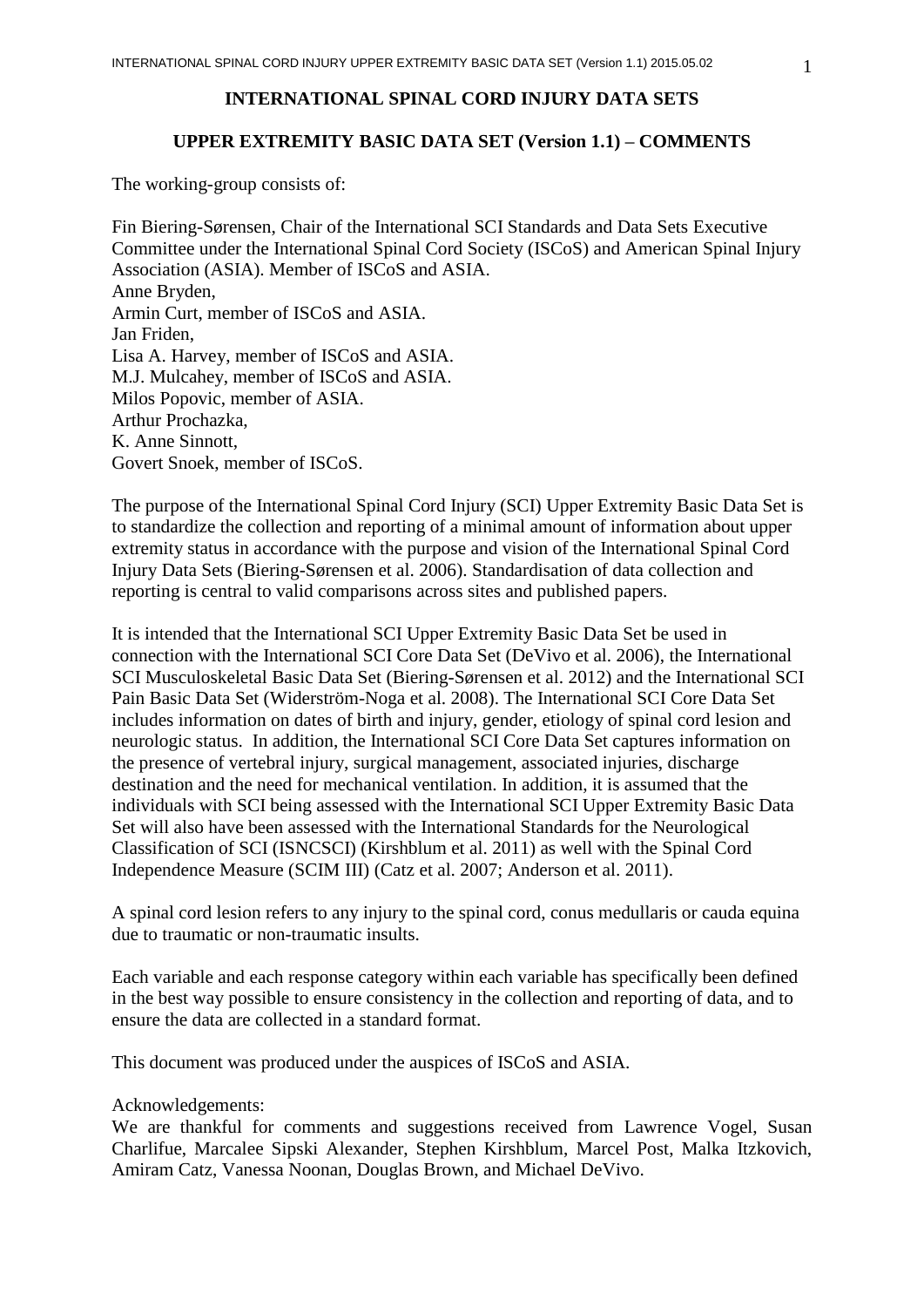*Version 1.0 to Version 1.1:*

Two adjustments have been made:

In relation to the variable **Basic hand-upper extremity function** the following sentence has been added to the Description of the variable: *", or functional gain after upper extremity reconstructive surgery or during or after the use of a neuroprosthesis" –* this will enable the same scoring to be used following these interventions.

In relation to the variable **Shoulder function classification**, the option *"D. Full range of movement (ROM) of shoulder and independent reaching forward and upward"* was changed to "*D. Ability to reach in all directions including lifting hand above the head reflecting at least grade 3 strength in the shoulder flexors and abductors and elbow extensors*." The modification was made since the current options A to C are descriptions of abilities, while option D more was specific implying strength of at least 3 for shoulder abduction and flexion, but without specifying it. In addition, it has been decided to distinguish between active and passive movement. By reaching we intend to explain that the elbow extension function has strength of at least 3. With the new wording we use a descriptive option D like for the options A to C, but on the same time include a little quantification like in option C.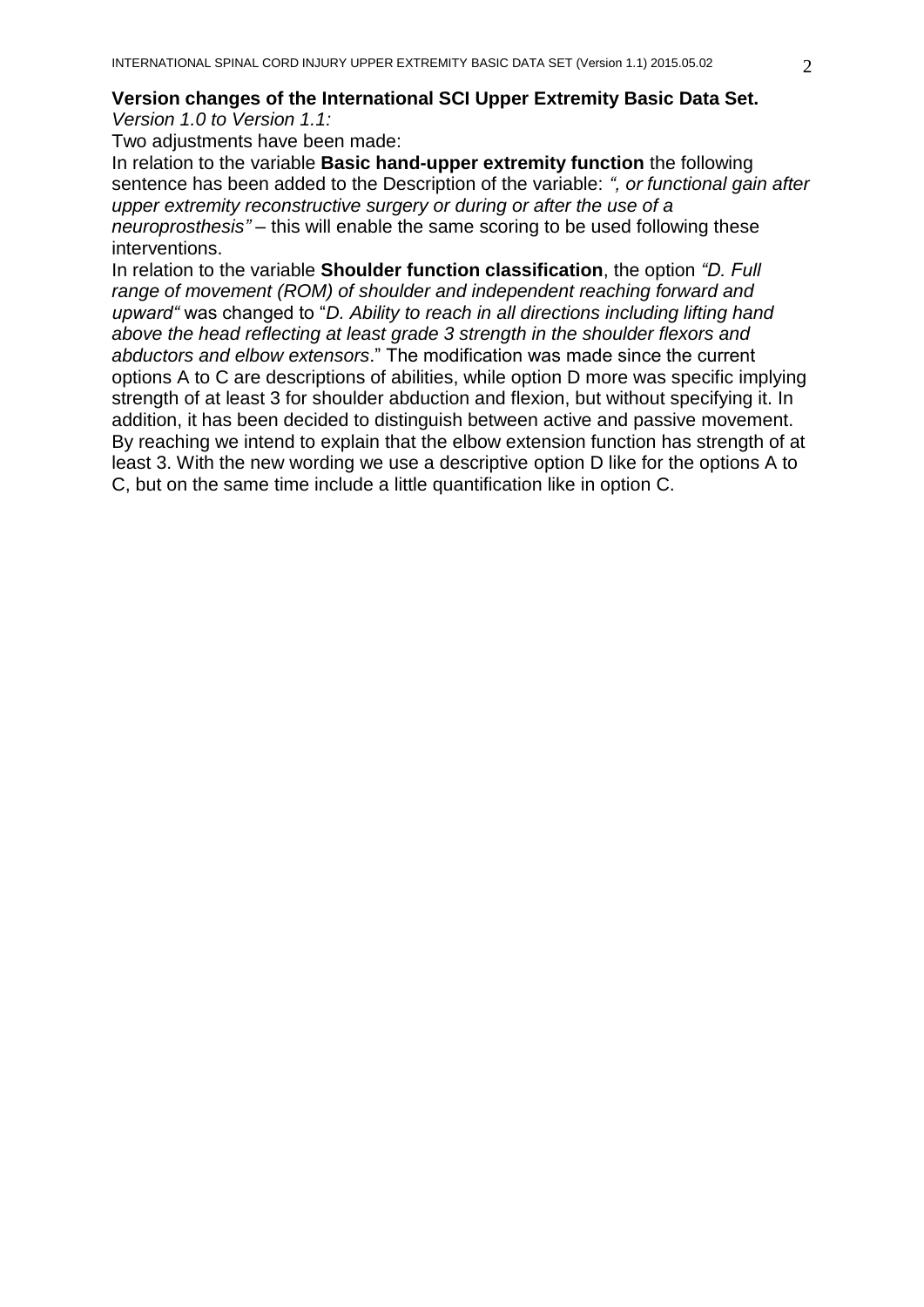VARIABLE NAME: Date performed.

DESCRIPTION: This variable documents the date of data collection.

CODES: YYYY/MM/DD

COMMENTS: As the collection of data on upper extremity status may be carried out at any time following the spinal cord lesion, the date of data collection is imperative for computing time since the initial spinal cord lesion and to relate the information to other data collected on the same individual at various time points.

### VARIABLE NAME: Basic hand-upper extremity function

- DESCRIPTION: This variable consists of two items, one for the right upper extremity and one for the left upper extremity. Each item describes the hand-arm function as it relates to motor innervation, or functional gain after upper extremity reconstructive surgery or during or after the use of a neuroprosthesis.
- CODES: Description of upper extremity function related to motor innervations. The check box (one only for each site – right/left - separately) should be marked if any of these are relevant:

Specify the level of hand-upper extremity function as being:

### 1. **No upper extremity function at or below the elbow**

No voluntary control of elbow, wrist, or hand muscles; no grasping function; severely limited active placing or reaching of the arm.

### 2. **Passive tenodesis hand**

Passive hand functions with neither voluntary control of extrinsic and intrinsic hand muscles nor ability to actively extend the wrist. Opening and closing of the hand is only possible by supination or pronation of the forearm (passive tenodesis effect) with no active grasping movements of the hand. Bimanual grasping by stabilizing objects between two hands or passive tenodesis grasp is effective only in a limited workspace.

### 3. **Active tenodesis hand**

No voluntary control of extrinsic and intrinsic hand muscles but active wrist extension allowing for passive movements of fingers dependent on a tenodesis effect. Limited single-handed grasping function in a restricted workspace.

### 4. **Active extrinsic hand**

Voluntary control of wrist and some extrinsic finger muscles allowing for weak grasping by means of some active opening and closing of the hand with or without tenodesis but reduced dexterity.

### 5. **Active extrinsic-intrinsic hand**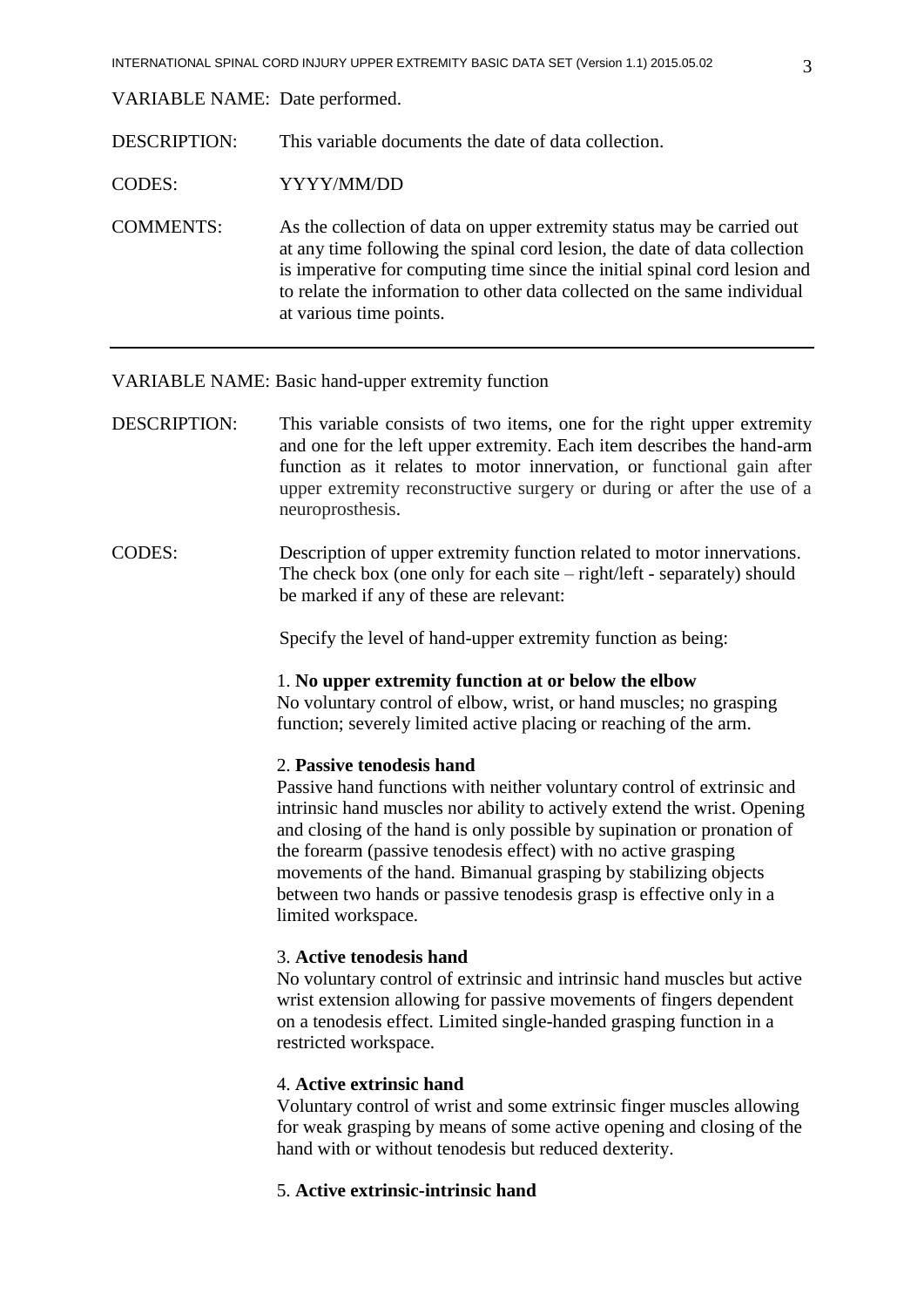Voluntary control of extrinsic and intrinsic hand muscles and the ability to perform different grasp forms (e.g. power grip (holding a hammer), precision grip (holding an egg), lateral power pinch (keygrip), precision-pinch (holding a needle)) but with limitations of muscle strength and dexterity.

COMMENTS: The description of hand-upper extremity function based on pattern of complex muscle innervation focused on hand movements provides complementary information to measures of activities of daily living (ADL) (Kalsi-Ryan et al. 2012b). While the latter are sensitive to reveal the impairment of specific functions they are not disclosing the underlying innervation and principal kind of grasping (Kalsi-Ryan S et al. 2012b; Cacho et al. 2011). Also retrieving the muscle strength of ISNCSCI upper extremity key muscle function does not reveal how the individual is able to use the hand – forearm – proximal arm in complex movements (Kirshblum et al. 2011b; Rudhe & van Hedel 2009). The 5 levels of hand function described integrate the innervation of upper extremity muscles required to perform hand movements (like grasping and holding objects in the hand, manipulation (pro/supination) and placement) and depend on a sufficient voluntary innervation. Therefore, the ability to perform the described hand functions is not only dependent on the innervation per se but also the ability to release movements against potential antagonistic muscles or changes within the fibro-elastic tissues (like increased muscle tone and contractions) counteracting movements (Steeves et al. 2012). The combination of these hand function assessments with ADL measures is able to elucidate if the individual is experiencing either an improvement or deterioration of the voluntary control of hand function (like changes in the neurological level or within myotomes) or if changes in his ADL are rather dependent on changes in his/her skill levels (like effects of training or non-use) (Zariffa et al. 2011). Therefore, follow up assessments of these 5 levels of hand function will help to disclose relevant changes in the innervation pattern of individuals with cervical SCI. **\_\_\_\_\_\_\_\_\_\_\_\_\_\_\_\_\_\_\_\_\_\_\_\_\_\_\_\_\_\_\_\_\_\_\_\_\_\_\_\_\_\_\_\_\_\_\_\_\_\_\_\_\_\_\_\_\_\_\_\_\_\_\_\_\_\_\_\_\_\_\_\_\_\_\_**

### VARIABLE NAME: Shoulder function classification

| <b>DESCRIPTION:</b> | Shoulder function classification based on observed function of the |
|---------------------|--------------------------------------------------------------------|
|                     | shoulder and upper extremity.                                      |

- CODES: Each side is scored separately according to the following 4-point scale: A. No active placing or reaching of the arm.
	- B. Severely limited but able to position hand on a desk, without assistance, but not able to reach to the mouth/head (gravity compromises the movements).
	- C. Limited but able to reach mouth/head with difficulty or altered movements, e.g. weak or absent pronation-supination or wrist flexion-extension.
	- D. Ability to reach in all directions including lifting hand above the head reflecting at least grade 3 strength in the shoulder flexors and abductors and elbow extensors.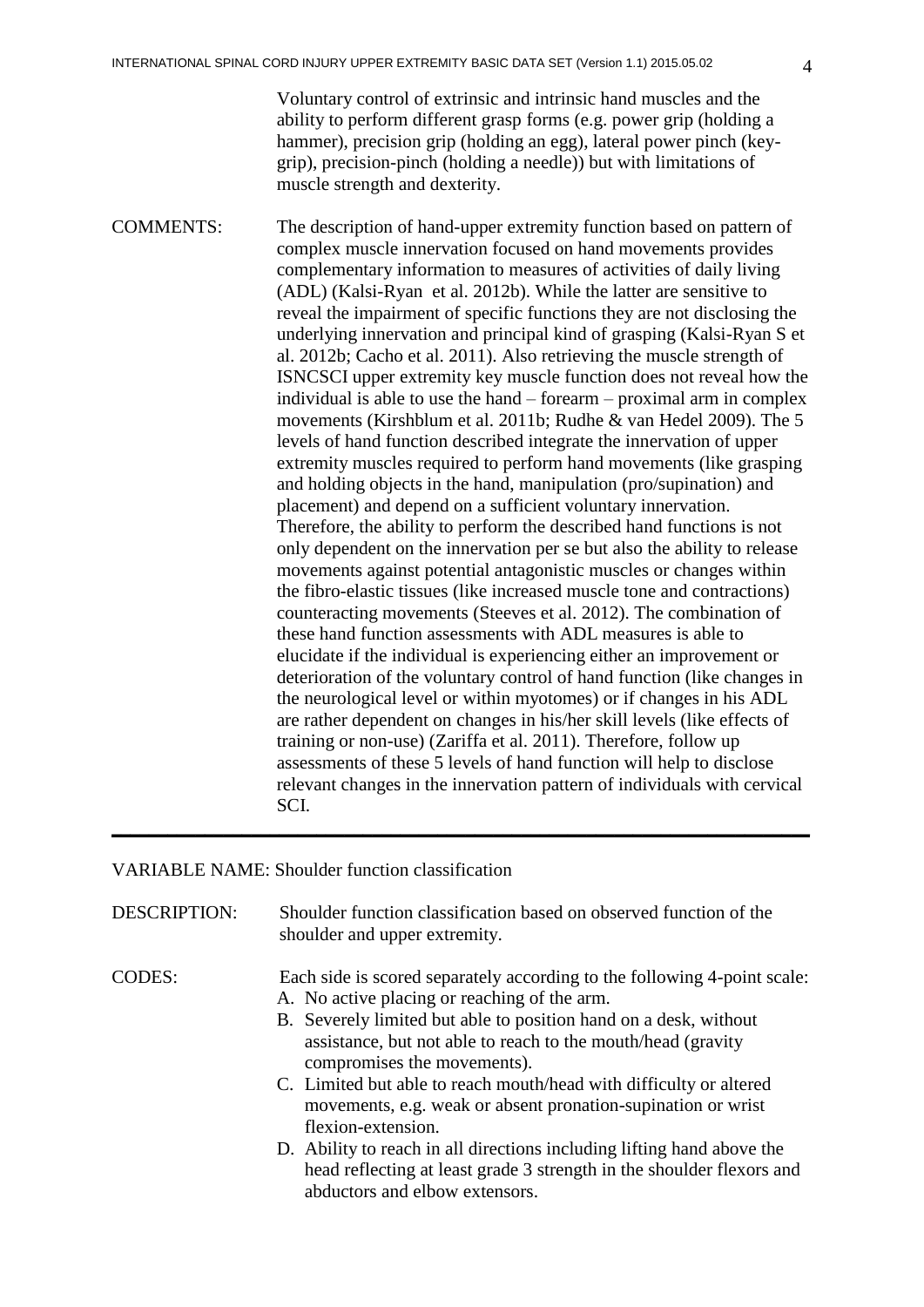COMMENTS: Scores from the hand-upper extremity function (numerical values from 1 to 5) are coupled with scores from this item (letter values from A to D). For example, a person with central cord syndrome or with a high tetraplegia could be scored as 3A or 3B, and a person with less affected shoulder function could be scored as 3C or 3D. The combination of a numerical value (1-5) and a letter (A-D) defines the whole upper extremity rather than just hand function.

**\_\_\_\_\_\_\_\_\_\_\_\_\_\_\_\_\_\_\_\_\_\_\_\_\_\_\_\_\_\_\_\_\_\_\_\_\_\_\_\_\_\_\_\_\_\_\_\_\_\_\_\_\_\_\_\_\_\_\_\_\_\_\_\_\_\_\_\_\_\_\_\_\_\_\_**

### VARIABLE NAME: Use of assistive devices

.

DESCRIPTION: Assistive devices include all equipment used to augment or provide upper extremity/hand function to perform activities. This includes equipment such as universal cuffs, hand splints and orthoses, including spring-loaded types, adaptive devices (built-up utensils, writing, splint, cup holders, etc.), surface *functional* electrical stimulation (FES), and robotic feeders.

> Not included: Equipment used for positioning the hand\arm to prevent tightness or contractures such as static resting hand splints, elbow extension splints, etc; Equipment used for therapeutic interventions to train, strengthen or exercise the hand\arm such as surface *therapeutic* electrical stimulation, passive range of motion machine, etc; Environmental control units Implanted technology Free standing robotic arms

CODES: Never or less than monthly Not weekly, but one or more times monthly Not daily, but one or more times weekly Used daily

COMMENTS: Splints can be used to improve functioning (for instance writing splints, typing splints, etc.). Clinical practice supports the use of splints but little evidence about their effectiveness is available in the literature (Connolly et al. 2012). Flexor hinge splints(Nichols et al. 1978) are infrequently used. Suspension and arm support devices are used in individuals with C4-C5 tetraplegia and found to be beneficial; however, evidence about their efficacy is unavailable (Atkins et al. 2008). Standardisation of splinting protocols was found to be difficult (Curtin 1994) but recommendations about usage of different types of splints are published in textbooks (Kirshblum et al. 2011; Mulcahey 2008). A number of adaptations of writing material, cutlery, ADL equipment (quite often individually made) can be used to enhance usage of impaired upper extremity function (Kirshblum 2011). With surface FES systems, paralysed muscles are stimulated to contraction, which is the function needed, for instance, to provide grasp. The use of FES was reviewed (Ragnarsson 2008). It should be noted that various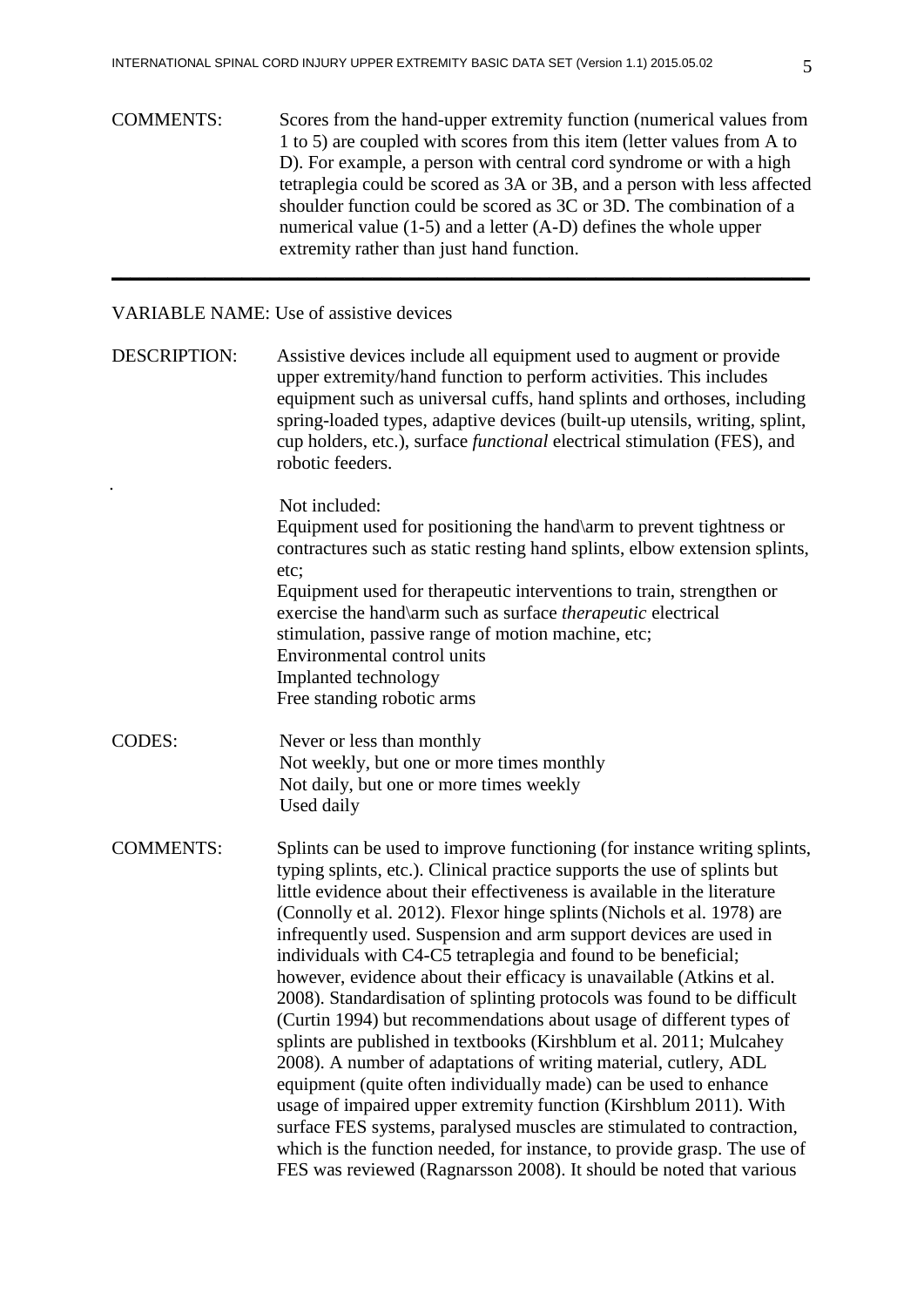\_\_\_\_\_\_\_\_\_\_\_\_\_\_\_\_\_\_\_\_\_\_\_\_\_\_\_\_\_\_\_\_\_\_\_\_\_\_\_\_\_\_\_\_\_\_\_\_\_\_\_\_\_\_\_\_\_\_\_\_\_\_\_\_\_\_\_\_\_\_\_\_\_\_\_

surface FES systems have very different capabilities and fidelity of the grasp produced. Robotic assistive devices like robotic feeders are used increasingly to improve the independence and quality of life of persons with disabilities (Brose et al. 2010).

|                     | VARIABLE NAME: SCI-related complications to upper extremity function like pain,<br>spasms, contractures, oedema.                                                                                                                                                            |  |  |  |
|---------------------|-----------------------------------------------------------------------------------------------------------------------------------------------------------------------------------------------------------------------------------------------------------------------------|--|--|--|
| <b>DESCRIPTION:</b> | This variable describes any complications to upper extremity function<br>like pain, spasms, contractures, oedema.                                                                                                                                                           |  |  |  |
| <b>CODES:</b>       | Minimal – no complications or complications have minimal impact on<br>function<br>Moderate – complications have moderate impact on function<br>Extensive – complications have extensive impact on function                                                                  |  |  |  |
| <b>COMMENTS:</b>    | It will include all:<br>Pain (nociceptive, neuropathic, general, focal)<br>Spasms (helpful, harmful, general, focal)<br>Contractures (minor, major)<br>Oedema (minor, major)                                                                                                |  |  |  |
|                     | This will not include:<br>Concomitant injuries to the extremity at the time of injury such as<br>brachial plexus injury, amputation, fracture, etc<br>Self-inflicted injuries to the extremity<br>$\overline{\phantom{a}}$                                                  |  |  |  |
|                     | For more detailed pain description it is advised to use the International<br>SCI Pain Basic Data Set (Widerstöm-Noga et al. 2008)                                                                                                                                           |  |  |  |
|                     | <b>VARIABLE NAME: Upper Extremity/Hand Reconstructive Surgery</b>                                                                                                                                                                                                           |  |  |  |
| <b>DESCRIPTION:</b> | This variable documents if reconstructive surgery has been performed<br>specifically for the improvement of arm and/or hand function.                                                                                                                                       |  |  |  |
| <b>CODES:</b>       | Yes:<br>Includes any surgical procedures to the arms and/or hands to restore<br>function, i.e. soft tissue reconstruction such as tendon transfers,<br>lengthenings and releases; de-rotational osteotomies; implantation of a<br>functional electrical stimulation system. |  |  |  |
|                     | No:<br>Excluded are:<br>Surgical procedures to the arms or hands during initial management of<br>the SCI for repair of concomitant brachial plexus injury or for<br>treatment of concomitant upper extremity fractures, burns or other<br>injuries.                         |  |  |  |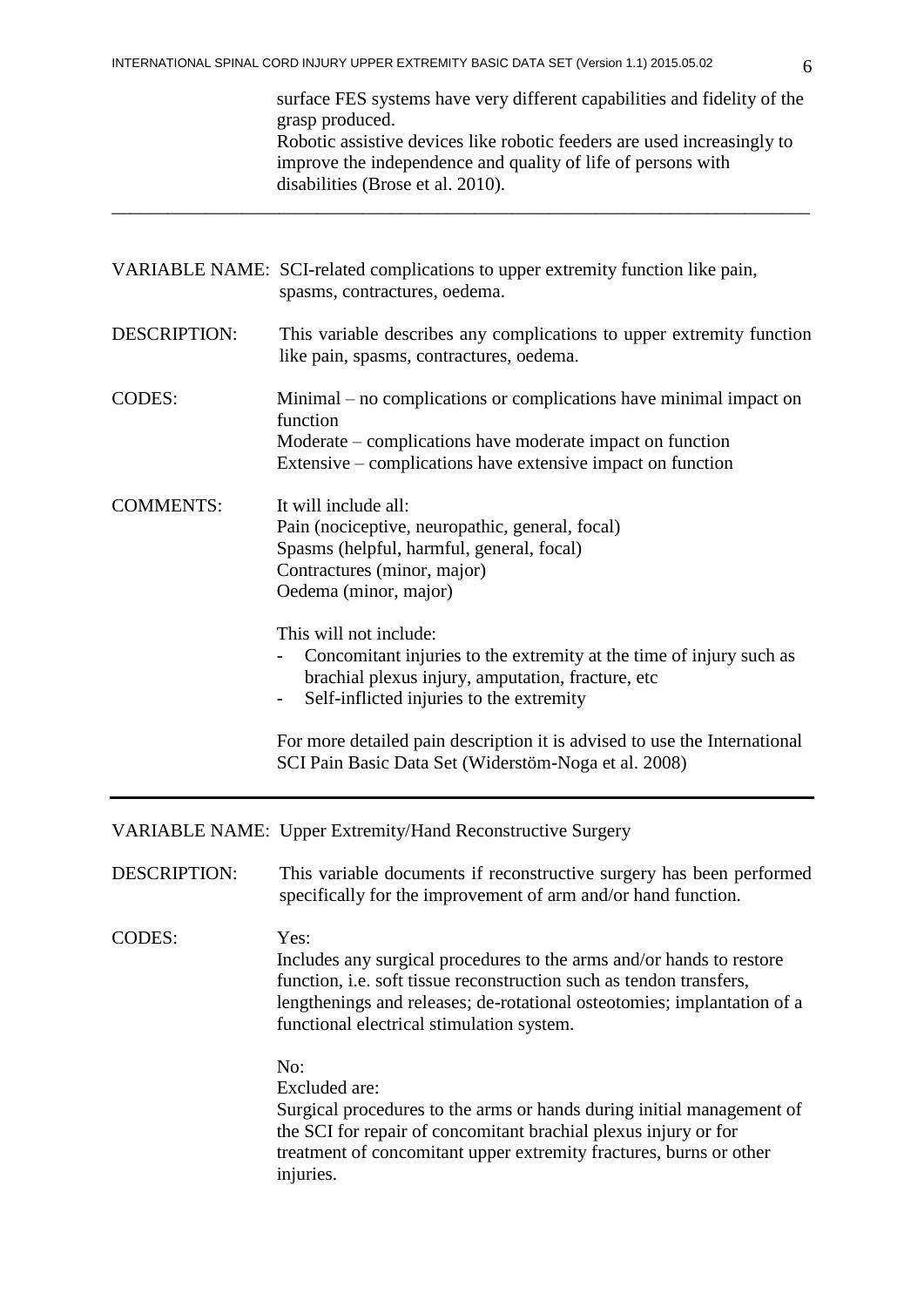Surgical procedures that may have an effect on the upper extremity but are not performed specifically to the upper extremity to improve function, e.g. surgical implant of baclofen pump; and dorsal rhizotomy.

Surgical procedures to the upper extremity for purposes other than to improve function, e.g. surgery for cosmesis; hygiene; positioning; skin grafts for pressure sores, burns, etc; management of fractures or other injuries.

Unknown

COMMENTS: Reconstructive arm and hand surgery, including surgically implanted functional electrical stimulation systems and nerve transfers (Peckham et al 2001: Keith 2001; Mackinnon et al 2012; [Fridén &](http://www.ncbi.nlm.nih.gov/pubmed?term=Frid%C3%A9n%20J%5BAuthor%5D&cauthor=true&cauthor_uid=23350779) [Gohritz](http://www.ncbi.nlm.nih.gov/pubmed?term=Gohritz%20A%5BAuthor%5D&cauthor=true&cauthor_uid=23350779) 2013), is sometimes performed after discharge from initial rehabilitation and when neurological stability has been documented. While these surgeries can include tendon and muscle lengthenings and releases and de-rotational osteotomies, the primary surgical procedure to restore upper extremity function after SCI involve tendon transfers (Keith & Peljovich 2012; Fridén et al 2011; Kozin et al 2010; Leclerq et al 2008; Mulcahey 2008; Mulcahey et al 2003). In cases of SCI, tendon transfers are performed when two or more muscles that provide the same function have been preserved; one of the tendons can be transferred to restore distal function without compromise to the original function. As an example, in an individual with a C5 level SCI with preserved function of the brachialis, biceps and brachioradialis muscles, the brachioradialis can be transferred distally to restore wrist extension without compromising voluntary elbow flexion. The number of distal movements that can be restored with tendon transfers relies entirely on the number of muscles/tendons available for tendon transfer (McDowell CL, et al 1986; Hentz VR et al. 2010).

VARIABLE NAME: Performed Upper Extremity/Hand Reconstructive Surgery

DESCRIPTION: This variable documents the kind of reconstructive surgery has been performed.

CODES: Check all that apply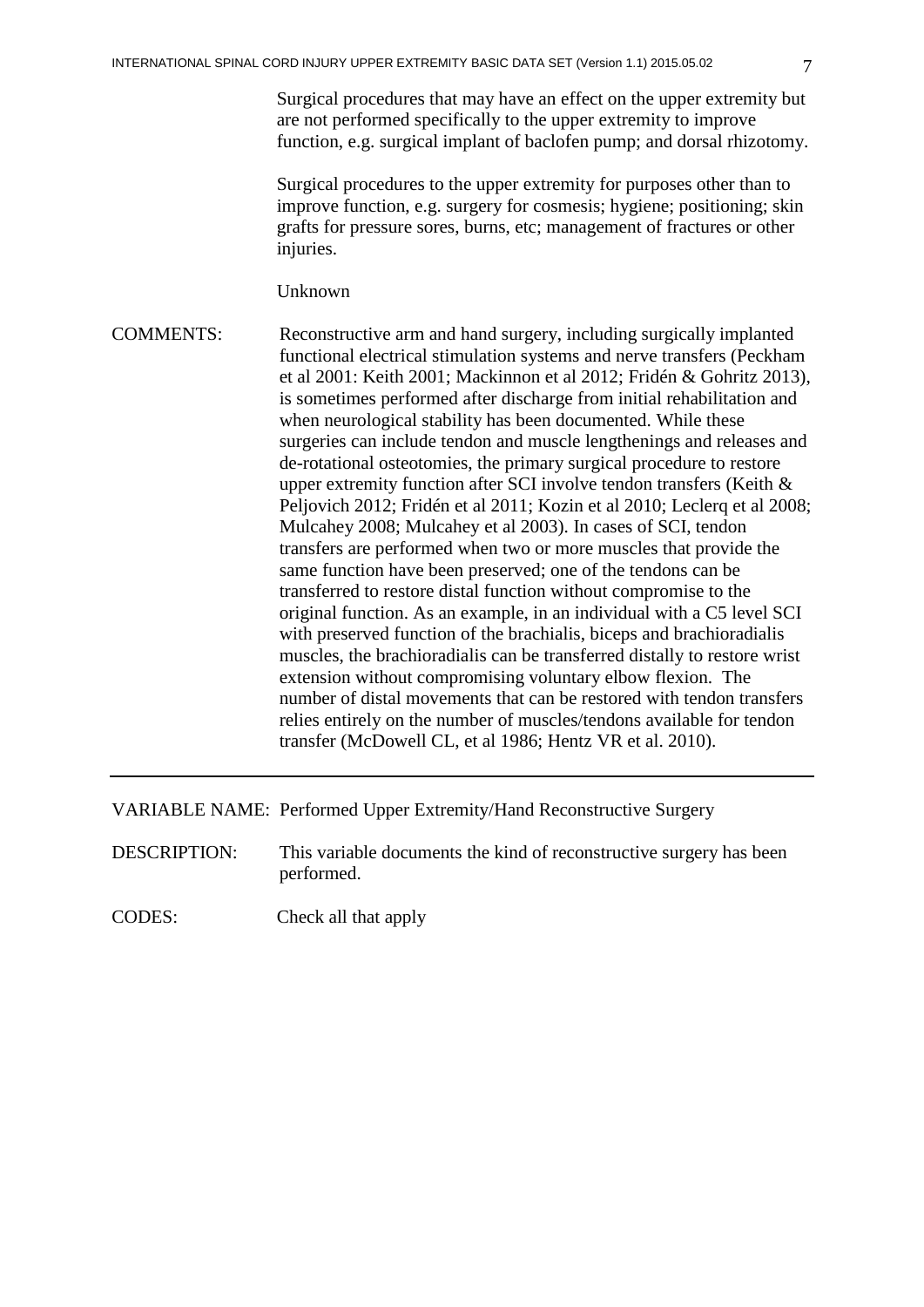|                                                                |                                                | Yes / No / Unknown                                           | Date of surgery |
|----------------------------------------------------------------|------------------------------------------------|--------------------------------------------------------------|-----------------|
|                                                                | Type of surgery                                |                                                              | (yyy/mm/dd)     |
| Soft Tissue<br>Reconstruction                                  | Tendon transfer for elbow extension (right)    | $\Box$ Yes $\Box$ No $\Box$ Unknown                          |                 |
|                                                                | Tendon transfer for elbow extension (left)     | $\sqcap$ Yes<br>$\Box$ No $\Box$ Unknown                     |                 |
|                                                                | Tendon transfer for wrist extension (right)    | □ Unknown<br>$\Box$ Yes<br>$\Box$ No                         |                 |
|                                                                | Tendon transfer for wrist extension (left)     | □ Unknown<br>$\Box$ Yes<br>$\Box$ No                         |                 |
|                                                                | Restoration of pinch and or grasp (right)      | $\sqcap$ Yes<br>$\Box$ Unknown<br>$\Box$ No                  |                 |
|                                                                | Restoration of pinch and or grasp (left)       | $\overline{\Box}$ Yes<br>□ Unknown<br>$\Box$ No              |                 |
|                                                                | Tendon/muscle releases or lengthenings (right) | $\sqcap$ Yes<br>□ Unknown<br>$\Box$ No                       |                 |
|                                                                | Tendon/muscle releases or lengthenings (left)  | $\Box$ Unknown<br>$\sqcap$ Yes<br>$\Box$ No                  |                 |
|                                                                | Other, specify:                                | $\Box$ Yes<br>$\Box$ No<br>□ Unknown                         |                 |
|                                                                | Humerus (right)                                | $\sqcap$ Yes<br>$\overline{\Box}$ Unknown<br>$\Box$ No       |                 |
|                                                                | Humerus (left)                                 | $\sqcap$ Yes<br>$\Box$ No<br>□ Unknown                       |                 |
|                                                                | Radius (right)                                 | $\overline{\Box}$ Yes<br>$\Box$ No<br>□ Unknown              |                 |
| Osteotomy<br>with or without<br>rotation and or<br>Arthrodesis | Radius (left)                                  | $\Box$ No<br>$\Box$ Unknown<br>$\sqcap$ Yes                  |                 |
|                                                                | Ulnar (right)                                  | $\Box$ Yes<br>□ Unknown<br>$\Box$ No                         |                 |
|                                                                | Ulnar (left)                                   | $\overline{\Box}$ Yes<br>$\Box$ No<br>□ Unknown              |                 |
|                                                                | Wrist (right)                                  | $\sqcap$ Yes<br>$\Box$ Unknown<br>$\Box$ No                  |                 |
|                                                                | Wrist (left)                                   | $\overline{\Box \text{ Yes}}$<br>$\Box$ Unknown<br>$\Box$ No |                 |
|                                                                | Fingers/Thumb (right)                          | $\sqcap$ Yes<br>$\Box$ No<br>$\Box$ Unknown                  |                 |
|                                                                | Fingers/Thumb (left)                           | $\Box$ No $\Box$ Unknown<br>$\sqcap$ Yes                     |                 |
| Implantable<br><b>FES</b>                                      | specify:                                       | $\Box$ Yes<br>□ Unknown<br>$\Box$ No                         |                 |
| Other                                                          | specify:                                       | □ Yes □ No □ Unknown                                         |                 |

COMMENTS: **Nothing should be checked if "NO" was documented for variable "**Upper Extremity/Hand Reconstructive Surgery"

> **Tendon transfer for elbow extension**: Tendon transfer for elbow extension has been performed to restore/augment active elbow extension. The most common procedures to restore elbow extension in SCI are the deltoid-to-triceps transfer and biceps-to-triceps transfer (Kozin 2010; Leclerq 2008; Mulcahey 2003)

**Tendon transfer for wrist extension:** Tendon transfer for wrist extension has been performed to restore/augment active wrist extension. The primary procedure for restoration of wrist extension in SCI is transfer of the brachioradialis to radial wrist extensors (Fridén 2005)

**Tendon transfer of pinch and grasp:** Tendon transfer for pinch and\or grasp has been performed to restore/augment active hand function. The procedures used to restore hand function vary (Keith 2012; Fridén 2011; Zancolli 2002; House 1985; Waters 1985).

### **Tendon and muscle releases and/or lengthenings**:

**Other:** Other surgical soft tissue reconstruction to improve arm/hand function such as tenodesis procedures (Treanor 1992; Waters 1985).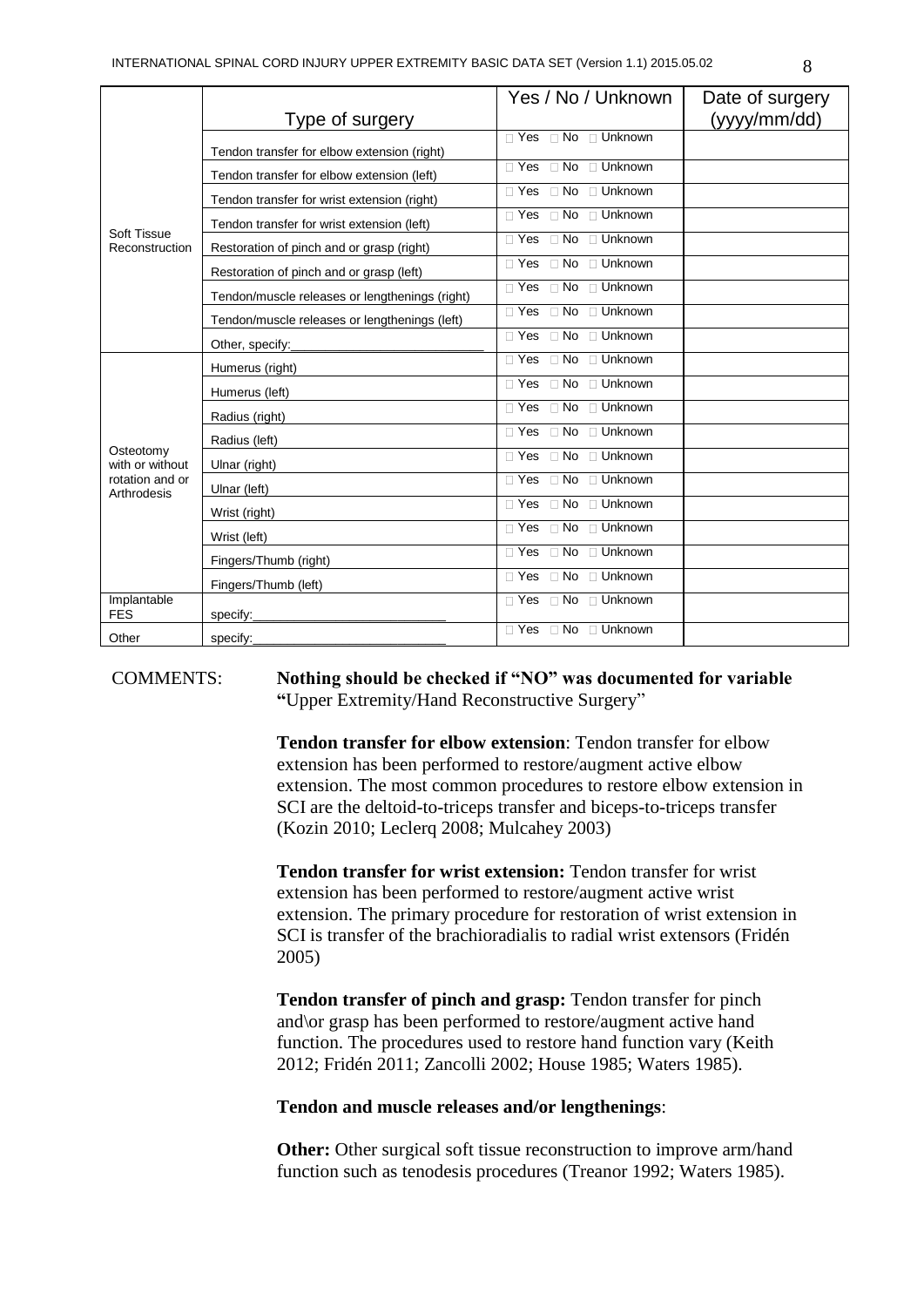**Osteotomy with or without rotation and/or arthrodesis : Osteotomy** has been performed to position the extremity for function. In cases of internal rotation contracture of the shoulder and/or forearm supination contracture, a de-rotational osteotomy is performed to position the arm and forearm for function, respectively (Coulet et al 2010); these are usually done as a precursor to or in combination with tendon transfers. Fusion has been performed to stabilize a joint to improve function. The most common joints that are fused are in the thumb (House, et al 1992; Waters 1985).

**Implantable FES:** An FES system has been implanted in the upper extremity to restore stimulated arm and/or hand movement (Kilgore et al 2008; Peckham et al 2001; Mulcahey et al 1997).

**Other:** May include nerve transfer or other surgeries meant to restore arm and/or hand function.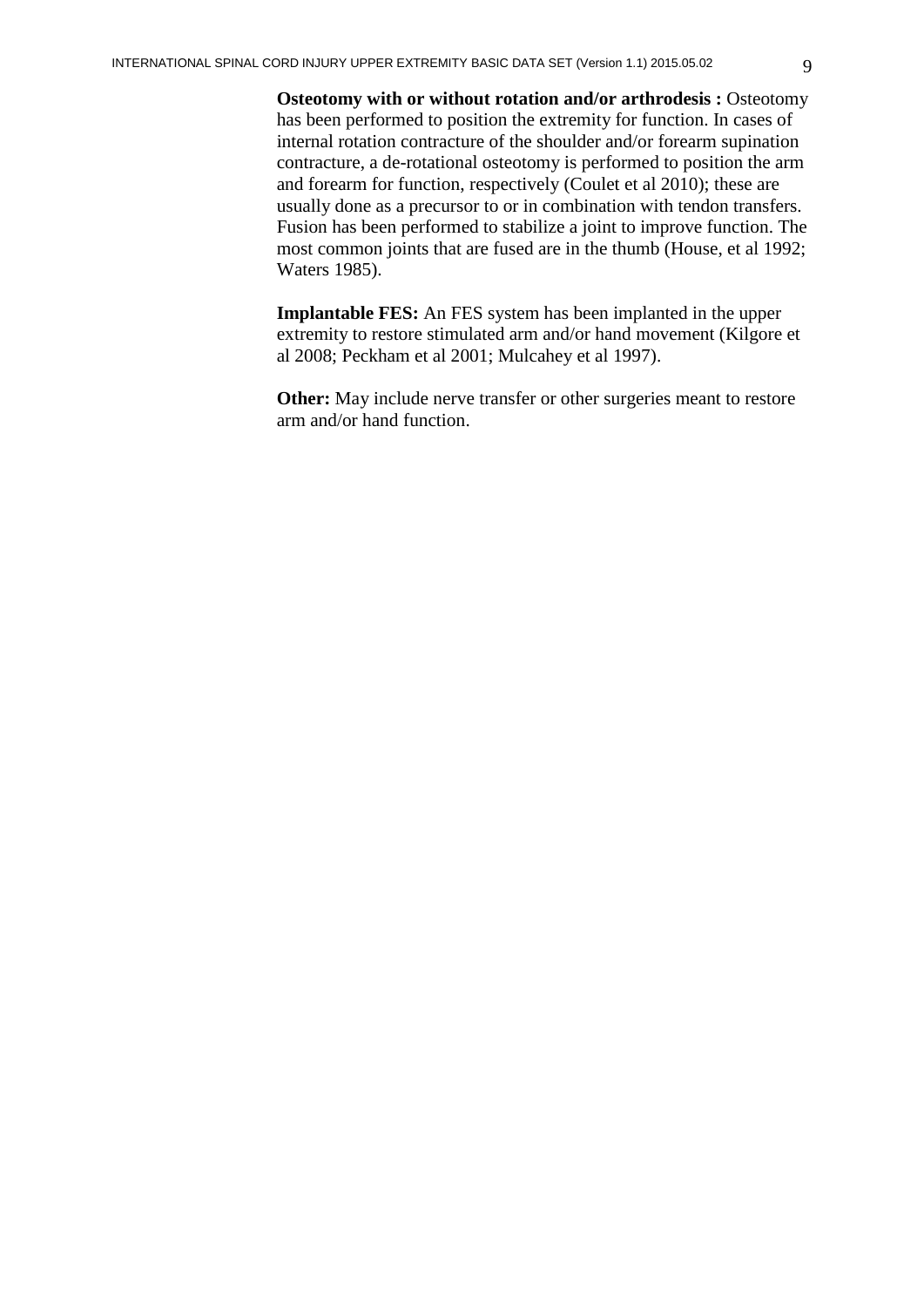# **References:**

Anderson KD, Acuff ME, Arp BG, Backus D, Chun S, Fisher K, Fjerstad JE, Graves DE, Greenwald K, Groah SL, Harkema SJ, Horton JA 3rd, Huang MN, Jennings M, Kelley KS, Kessler SM, Kirshblum S, Koltenuk S, Linke M, Ljungberg I, Nagy J, Nicolini L, Roach MJ, Salles S, Scelza WM, Read MS, Reeves RK, Scott MD, Tansey KE, Theis JL, Tolfo CZ, Whitney M, Williams CD, Winter CM, Zanca JM. [United States \(US\) multi-center study to](http://www.ncbi.nlm.nih.gov/pubmed/21445081)  [assess the validity and reliability of the Spinal Cord Independence Measure \(](http://www.ncbi.nlm.nih.gov/pubmed/21445081)**SCIM III**). Spinal Cord. 2011 Aug;49(8):880-5.

Atkins MS, Baumgarten JM, Yasuda,YL et al. Mobile arm supports: evidence based benefits and criteria for use. J Spinal Cord Med 2008; 31:388-393.

Biering-Sorensen F, Charlifue S, DeVivo M, Noonan V, Post M, Stripling T,Wing P. International Spinal Cord Injury Data Sets. Spinal Cord 2006;44:530-4.

Biering-Sørensen F, Burns AS, Curt A, Harvey LA, Jane Mulcahey M, Nance PW, Sherwood AM, Sisto SA. [International spinal cord injury musculoskeletal basic data set.](http://www.ncbi.nlm.nih.gov.ep.fjernadgang.kb.dk/pubmed/22945748) Spinal Cord. 2012 Nov;50(11):797-802.

[Brose SW,](http://www.ncbi.nlm.nih.gov/pubmed?term=Brose%20SW%5BAuthor%5D&cauthor=true&cauthor_uid=20134305) [Weber DJ,](http://www.ncbi.nlm.nih.gov/pubmed?term=Weber%20DJ%5BAuthor%5D&cauthor=true&cauthor_uid=20134305) [Salatin BA,](http://www.ncbi.nlm.nih.gov/pubmed?term=Salatin%20BA%5BAuthor%5D&cauthor=true&cauthor_uid=20134305)et al. The role of assistive robotics in the lives of persons with disability Am J Phys [Med Rehabil.](http://www.ncbi.nlm.nih.gov/pubmed/20134305##) 2010 Jun;89(6):509-21.

Cacho EW, de Oliveira R, Ortolan RL, Varoto R, Cliquet A Jr. [Upper limb assessment in](http://www.ncbi.nlm.nih.gov/pubmed/20805758)  [tetraplegia: clinical, functional and kinematic correlations.](http://www.ncbi.nlm.nih.gov/pubmed/20805758) Int J Rehabil Res. 2011 Mar; 34(1): 65-72.

Catz A, Itzkovich M, Tesio L, Biering-Sorensen F, Weeks C, Laramee MT, Craven BC, Tonack M, Hitzig SL, Glaser E, Zeilig G, Aito S, Scivoletto G, Mecci M, Chadwick RJ, El Masry WS, Osman A, Glass CA, Silva P, Soni BM, Gardner BP, Savic G, Bergström EM, Bluvshtein V, Ronen J. [A multicenter international study on the Spinal Cord Independence](http://www.ncbi.nlm.nih.gov/pubmed/16909143)  [Measure, version III: Rasch psychometric validation.](http://www.ncbi.nlm.nih.gov/pubmed/16909143) Spinal Cord. 2007 Apr;45(4):275-91.

Connolly SJ, Mehta S, Foulon BL, Teasell RW, Aubutt JL. Upper limb rehabilitation following spinal cord injury. In Eng JJ, Teasel RW, Miller MC, Wolfe DL, Townson AF, Hsieh JTC, Noonan V, Mehta S, Sakakibara BM, Boily K (editors). Spinal Cord injury rehabilitation evidence. Version 4.0, Vancouver. http:/[/www.scireproject.com/rehabilitation](http://www.scireproject.com/rehabilitation-evidence/upper-limb)[evidence/upper-limb.](http://www.scireproject.com/rehabilitation-evidence/upper-limb)

Coulet B, Boretto JG, Allieu Y, Fattal C, Laffont I, Chammas M. Pronating osteotomy of the radius for forearm supination contracture in high level tetraplegia patients: technques and results. JBJS Br 2010;92(6):828-834.

Curtin M. Development of a tetraplegic hand assessment and splinting protocol. Paraplegia 1994; 32:159-169.

DeVivo M, Biering-Sørensen F, Charlifue S, Noonan V, Post M, Stripling T, Wing P. International Spinal Cord Injury Core Data Set. Spinal Cord 2006 Sep;44(9):535-40.

Fridén J. New concepts n reconstruction of arm and hand function in tetraplegia – basic science and clinical application. Handchir Mikrochir Plast Chir 2005;92(6):828-834.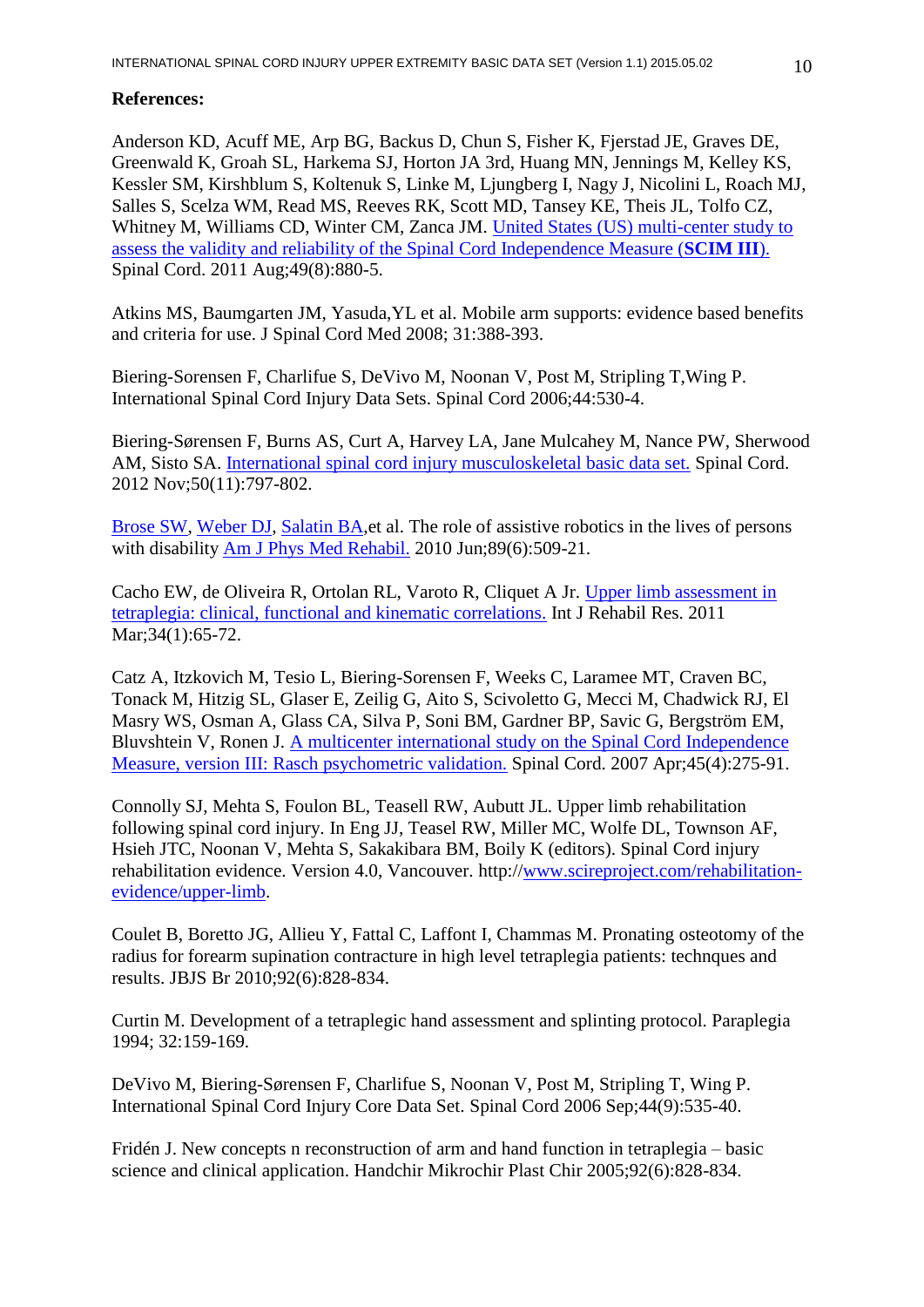Fridén J, Reinholt C, Turcsánvii I, Gohritz A. A single-stage operation for reconstruction of hand flexion, extension, and intrinsic function in tetraplegia: the alphabet procedure. Tech Hand Up Extrem Surg 2011;15(4):230-235.

[Fridén J,](http://www.ncbi.nlm.nih.gov/pubmed?term=Frid%C3%A9n%20J%5BAuthor%5D&cauthor=true&cauthor_uid=23350779) [Gohritz A.](http://www.ncbi.nlm.nih.gov/pubmed?term=Gohritz%20A%5BAuthor%5D&cauthor=true&cauthor_uid=23350779) Muscle and nerve transfer in tetraplegia. [J Neurosurg.](http://www.ncbi.nlm.nih.gov/pubmed/?term=Jan+Friden+and+Andreas+Gohritz%3A+Muscle+and+nerve+transfer+in+tetraplegia.+J+Neurosurg.+2013+Mar%3B118(3)%3A706-7.) 2013 Mar;118(3):706-7. doi: 10.3171/2012.11.JNS122030.

Hentz VR, Curtin CM, Leclercq C. Chapter 48. Functional Restoration of the Upper Extremity in Tetraplegia. Pp. 642-658. In: Vernon W. Lin (ed), Spinal Cord Medicine. Principles and Practice, Second Edition. Demos Medical Publishing, New York 2010. (ISBN 978-1-933864-19-8).

House JH. Reconstruction of the thumb in tetraplegia following spinal cord injury. Clin Orthop Relat Res 1985;195:117-128.

House JH, Comadoll J, Dahl AL. One-stage key pinch and release with thumb carpalmetacarpal fusion in tetraplegia. J Hand Surg Am 1992;17(3):530-538.

Kalsi-Ryan S, Beaton D, Curt A, Duff S, Popovic MR, Rudhe C, Fehlings MG, Verrier MC. [The Graded Redefined Assessment of Strength Sensibility and Prehension: reliability and](http://www.ncbi.nlm.nih.gov/pubmed/21568688)  [validity.](http://www.ncbi.nlm.nih.gov/pubmed/21568688) J Neurotrauma. 2012 Mar 20;29(5):905-14.

Kalsi-Ryan S, Curt A, Verrier MC, Fehlings MG. [Development of the Graded Redefined](http://www.ncbi.nlm.nih.gov/pubmed/22985372)  [Assessment of Strength, Sensibility and Prehension \(GRASSP\): reviewing measurement](http://www.ncbi.nlm.nih.gov/pubmed/22985372)  [specific to the upper limb in tetraplegia.](http://www.ncbi.nlm.nih.gov/pubmed/22985372) J Neurosurg Spine. 2012 Sep;17(1 Suppl):65-76. doi: 10.3171/2012.6.AOSPINE1258. PubMed PMID: 22985372.

Keith MW & Peljovich A. Surgical treatments to restore function control in spinal cord injury. Handb Clini Neurol, 2012;109:167-169.

Kilgore KL, Hoyen HA, Bryden AM, Hart RL, Keith MW, Peckham PH. An implantaed upper extremity neuroprosthesis using myoelectric control. J Hand Surg Am 2008;33(4):539- 550.

Kirshblum SC, Bloomgarden J, Nead C, McClure I, Forrest G, Mitchell J. Rehabilitation after Spinal Cord Injury. In Kirshblum SC, Campagnolo D. Spinal Cord Medicine. Second Edition. Lippincott/Williams and Wilkins. Philadelphia. 2011. PP 309-340.

Kirshblum SC, Burns SP, Biering-Sorensen F, Donovan W, Graves DE, Jha A, Johansen M, Jones L, Krassioukov A, Mulcahey M, Schmidt-Read M, Waring W. [International standards](http://www.ncbi.nlm.nih.gov.ep.fjernadgang.kb.dk/pubmed/22330108)  [for neurological classification of spinal cord injury \(Revised 2011\).](http://www.ncbi.nlm.nih.gov.ep.fjernadgang.kb.dk/pubmed/22330108) J Spinal Cord Med. 2011;34(6):535-46.

Kirshblum SC, Waring W, Biering-Sorensen F, Burns SP, Johansen M, Schmidt-Read M, Donovan W, Graves D, Jha A, Jones L, Mulcahey MJ, Krassioukov A. [Reference for the](http://www.ncbi.nlm.nih.gov/pubmed/22330109)  [2011 revision of the International Standards for Neurological Classification of Spinal Cord](http://www.ncbi.nlm.nih.gov/pubmed/22330109)  [Injury.](http://www.ncbi.nlm.nih.gov/pubmed/22330109) J Spinal Cord Med. 2011b Nov;34(6):547-54.

Keith MW. Neuroprostheses for the upper extremity. Microsurgery 2001;21(6):256-263.

Kozin S, D'Addesi L, Chafetz RS, Aschworth S, Mulcahey MJ. Biceps-to-triceps transfer for elbow extension in persons with tetraplegia. J Hand Surg Am 2010;35(6):968-975.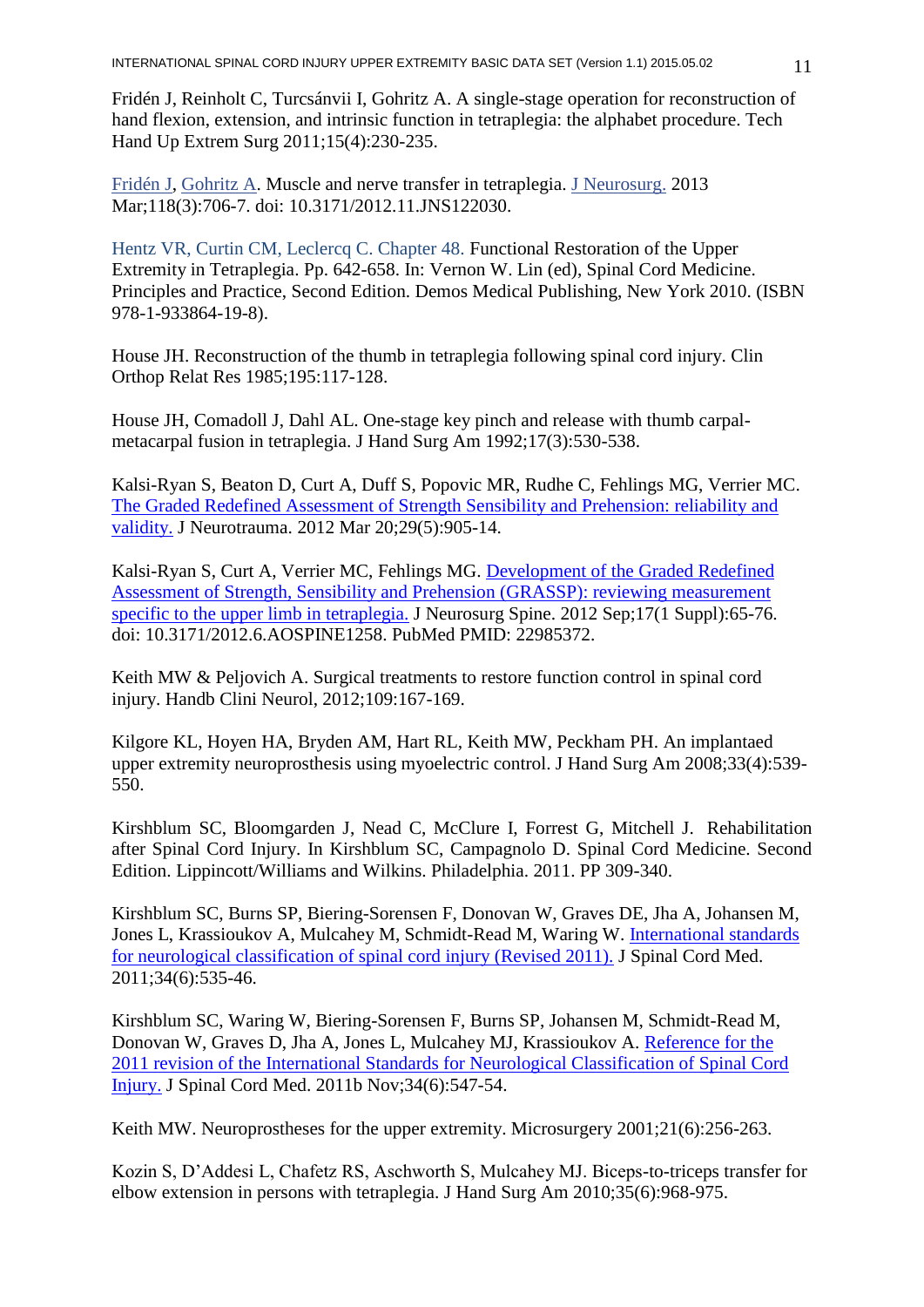Leclerq C, Hentz VR, Kozin SH, Mulcahey MJ. Reconstruction of elbow extension. Hand Clinics 2008;24(2):185-201.

Mackinnon SE, Yee A, Ray WZ[.Nerve transfers for the restoration of hand function after](http://www.ncbi.nlm.nih.gov/pubmed/22587551)  [spinal cord injury.](http://www.ncbi.nlm.nih.gov/pubmed/22587551) J Neurosurg. 2012 Jul;117(1):176-85. doi: 10.3171/2012.3.JNS12328.

McDowell CL, Moberg E, House JH. The second international conference on surgical rehabilitation of the upper limb in tetraplegia (quadriplegia). J Hand Surg (Am)1986;11A(4):604-608.

Mulcahey MJ (ed). Hand Clinics 2008:24(2).

Mulcahey MJ, Betz RR, Smith BT, Weiss AA, Davis SE. Implanted functional electrical stimulation hand system in adolescents with spinal injuries: an evaluation. Arch Phys Med Rehab 1997;78(6):597-607.

Mulcahey MJ, Lutz C, Kozin SH, Betz RR. Prospective comparison of biceps to triceps and deltoid to triceps for elbow extension in tetraplegia. J Hand Surg Am 2003;28(6);964-971.

Mulcahey MJ. Upper limb orthoses for the person with spinal cord injury. In: Hsu JD, Michael JW, Fisk JR (editors) AAOS Atlas of orthoses and assistive devices, edition 4, Elsevier Health Sciences 2008, pp. 203-218.

Nichols PJ, Peach SL, Haworth RJ et al. The value of flexor hinge hand splints. Prothet Orthot Int 1978; 2:86-94.

Peckham PH, Keith MW, Kilgore KL, Grill JH, Wuolle KS, Thrope GB, Gorman P, Hobby J, Mulcahey MJ, Carroll S, Hentz VR, Wieger A; Implanntable Neuroprosthesios Research Group. Efficacy of an implanted neuroprosthesis for restoring hand grasp in tetraplegia: a multi-center study. Arch Phys Med Rehabil 2001;82(10):1380-1388.

Ragnarsson KT. Functional electrical stimulation after spinal cord injury: current use, therapeutic effects and future directions. Spinal Cord 2008; 46:255-274.

Rudhe C, van Hedel HJ. Upper extremity function [in persons with tetraplegia: relationships](http://www.ncbi.nlm.nih.gov/pubmed/19261766)  [between strength, capacity, and the spinal cord independence measure.](http://www.ncbi.nlm.nih.gov/pubmed/19261766) Neurorehabil Neural Repair. 2009 Jun;23(5):413-21.

Steeves JD, Lammertse DP, Kramer JL, Kleitman N, Kalsi-Ryan S, Jones L, Curt A, Blight AR, Anderson KD. [Outcome Measures for Acute/Subacute Cervical Sensorimotor Complete](http://www.ncbi.nlm.nih.gov/pubmed/23239927)  [\(AIS-A\) Spinal Cord Injury During a Phase 2 Clinical Trial.](http://www.ncbi.nlm.nih.gov/pubmed/23239927) Top Spinal Cord Inj Rehabil. 2012 Winter;18(1):1-14. Epub 2012 Jan 31.

Treanor WJ. Monerg E, Buncke HJ. The hyperflexed seemingly useless tetrapelgic hand: a method of surgical amelioration. Paraplegia 1992;30(7):457-466.

Waters R, Moore KR, Graboff SR, Paris K. Brachioradilais to flexor pollicis longus tendon transfer for active lateral pinch in the tetraplegia. J Hand Surg Am 1985;10(3):385-391.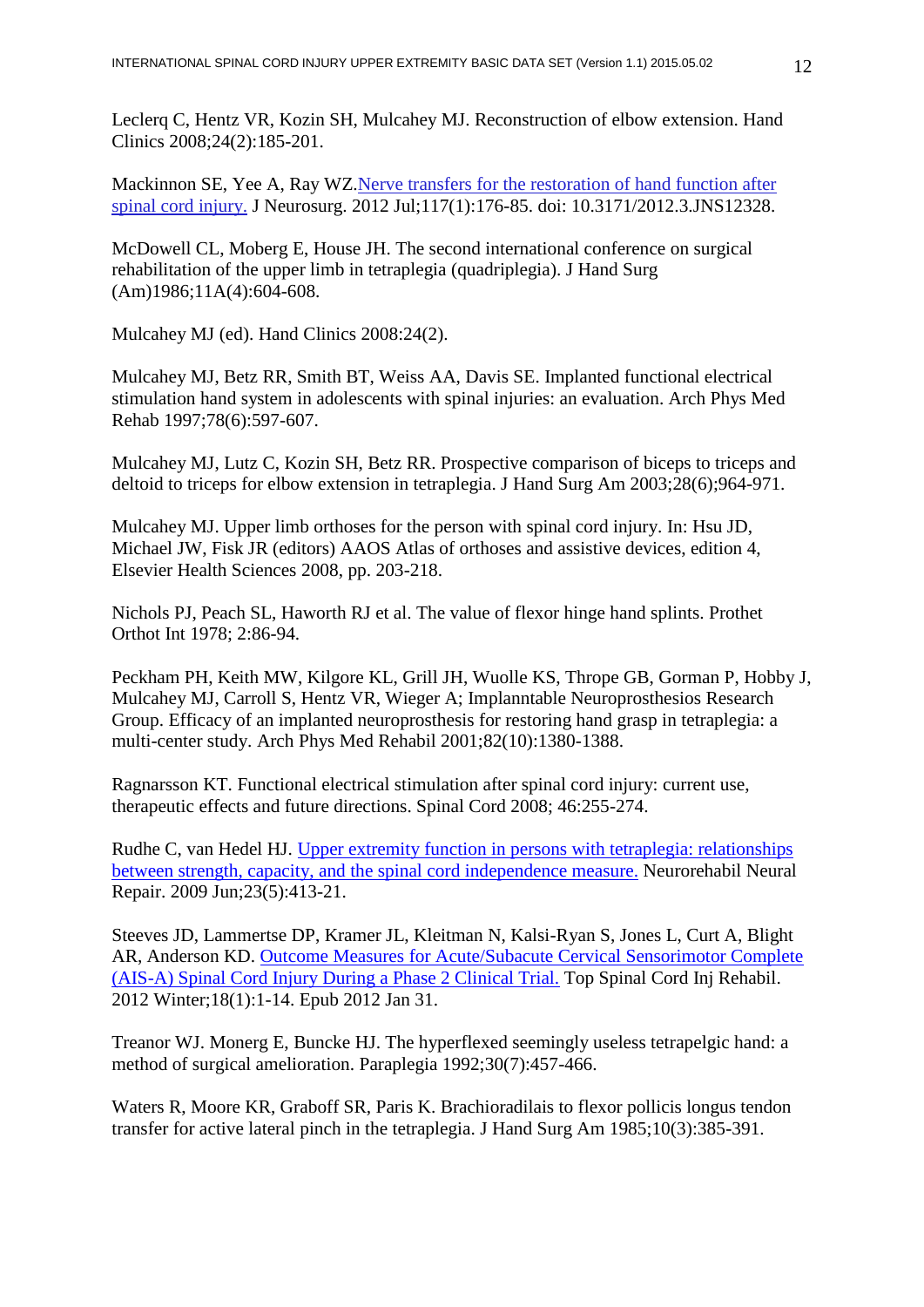Widerström-Noga E, Biering-Sørensen F, Bryce T, Cardenas DD, Finnerup NB, Jensen MP, Richards S, Siddall PJ. The International Spinal Cord Injury Pain Basic Data Set. Spinal Cord 2008;46:818-23.

Zariffa J, Kapadia N, Kramer JL, Taylor P, Alizadeh-Meghrazi M, Zivanovic V, Willms R, Townson A, Curt A, Popovic MR, Steeves JD. Effect of a robotic rehabilitation device on upper limb function in a sub-acute cervical spinal cord injury population. IEEE Int Conf Rehabil Robot. 2011;2011:5975400. doi:10.1109/ICORR.2011.5975400. PubMed PMID: 22275603.

Zancolli E.A. Midcervical tetraplegia with strong wrist extension: a two stage synergistic reconstruction of the hand. Hand Clin 2002;18(3):481-495.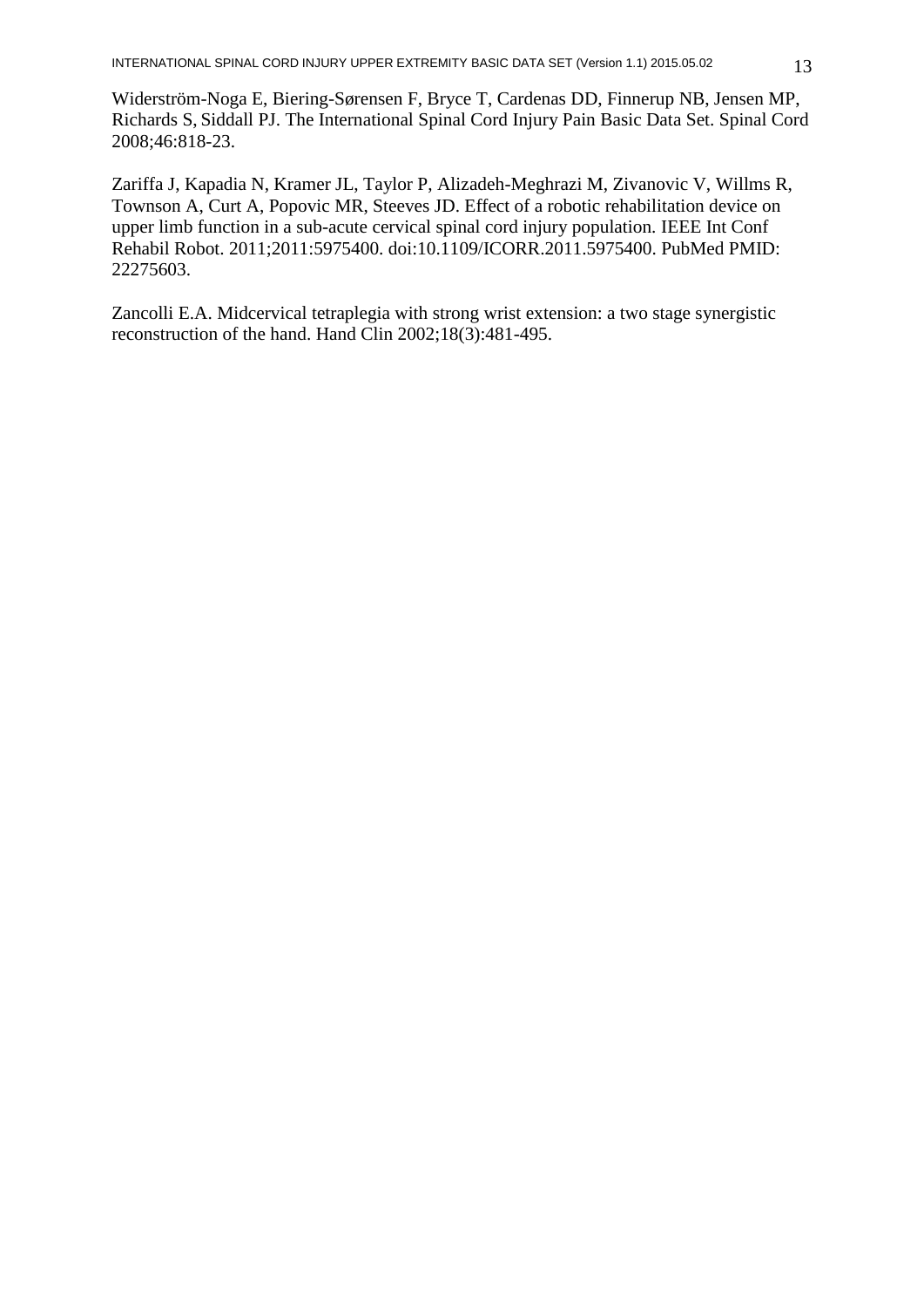# **INTERNATIONAL SPINAL CORD INJURY UPPER EXTREMITY BASIC DATA SET FORM (Version 1.1)**

**Date performed:** YYYY/MM/DD

| Evaluation of the RIGHT and LEFT upper extremity separately:                                                                |                                           |  |  |  |
|-----------------------------------------------------------------------------------------------------------------------------|-------------------------------------------|--|--|--|
| Ability to reach and grasp (part of the GRASSP test):                                                                       | <b>Shoulder function</b>                  |  |  |  |
|                                                                                                                             | classification:                           |  |  |  |
| 1. No upper extremity function at or below the elbow                                                                        | A. No active placing                      |  |  |  |
| No voluntary control of elbow, wrist, or hand muscles; no                                                                   | or reaching of the                        |  |  |  |
| grasping function; severely limited active placing or reaching                                                              | arm.                                      |  |  |  |
| of the arm.                                                                                                                 | <b>B.</b> Severely limited                |  |  |  |
| 2. Passive tenodesis hand                                                                                                   | but able to position                      |  |  |  |
| Passive hand functions with neither voluntary control of                                                                    | hand on a desk,                           |  |  |  |
| extrinsic and intrinsic hand muscles nor ability to actively                                                                | without assistance,                       |  |  |  |
| extend the wrist. Opening and closing of the hand is only                                                                   | but not able to                           |  |  |  |
| possible by supination or pronation of the forearm (passive                                                                 | reach to the                              |  |  |  |
| tenodesis effect) with no active grasping movements of hand.                                                                | mouth/head (gravity                       |  |  |  |
| Bimanual grasping by stabilizing objects between two hands                                                                  | compromises the                           |  |  |  |
| or passive tenodesis grasp is effective only in a limited                                                                   | movements).                               |  |  |  |
| workspace.                                                                                                                  | <b>C.</b> Limited but able                |  |  |  |
| 3. Active tenodesis hand                                                                                                    | to reach                                  |  |  |  |
| No voluntary control of extrinsic and intrinsic hand muscles                                                                | mouth/head, with                          |  |  |  |
| but active wrist extension allowing for passive movements of                                                                | difficulty or altered                     |  |  |  |
| fingers dependent on a tenodesis effect. Limited single-                                                                    | movements, e.g.                           |  |  |  |
| handed grasping function in a restricted workspace.<br>4. Active extrinsic hand                                             | weak or absent                            |  |  |  |
|                                                                                                                             | pronation-supination<br>or wrist flexion- |  |  |  |
| Voluntary control of wrist and some extrinsic hand muscles<br>allowing for grasping with or without tenodesis enabling some | extension.                                |  |  |  |
| active opening and closing of the hand but reduced dexterity                                                                | D. Ability to reach in                    |  |  |  |
| and reduction of workspace.                                                                                                 | all directions                            |  |  |  |
| 5. Active extrinsic-intrinsic hand                                                                                          | including lifting hand                    |  |  |  |
| Voluntary control of extrinsic and intrinsic hand muscles with                                                              | above the head                            |  |  |  |
| full workspace and the ability to perform different grasp forms                                                             | reflecting at least                       |  |  |  |
| (e.g. power grip, precision grip, lateral power pinch, precision                                                            | grade 3 strength in                       |  |  |  |
| pinch) but potential limitations of muscle strength and                                                                     | the shoulder flexors                      |  |  |  |
| dexterity.                                                                                                                  | and abductors and                         |  |  |  |
|                                                                                                                             | elbow extensors.                          |  |  |  |
|                                                                                                                             |                                           |  |  |  |

**Basic right hand - upper extremity function: \_\_ \_\_ (select one number (1-5) and** one letter (A-D) from above corresponding to the best description of the hand and upper extremity function)

**Basic left hand - upper extremity function: \_\_ \_\_** (select one number (1-5) and one letter (A-D) from above corresponding to the best description of the hand and upper extremity function)

**Use of assistive devices (all equipment like splints, adaptive equipment, surface functional electrical stimulation (FES), etc.) used to enhance upper extremity function:**

 $\Box$  Never or less than monthly

 $\Box$  Not weekly, but one or more times monthly